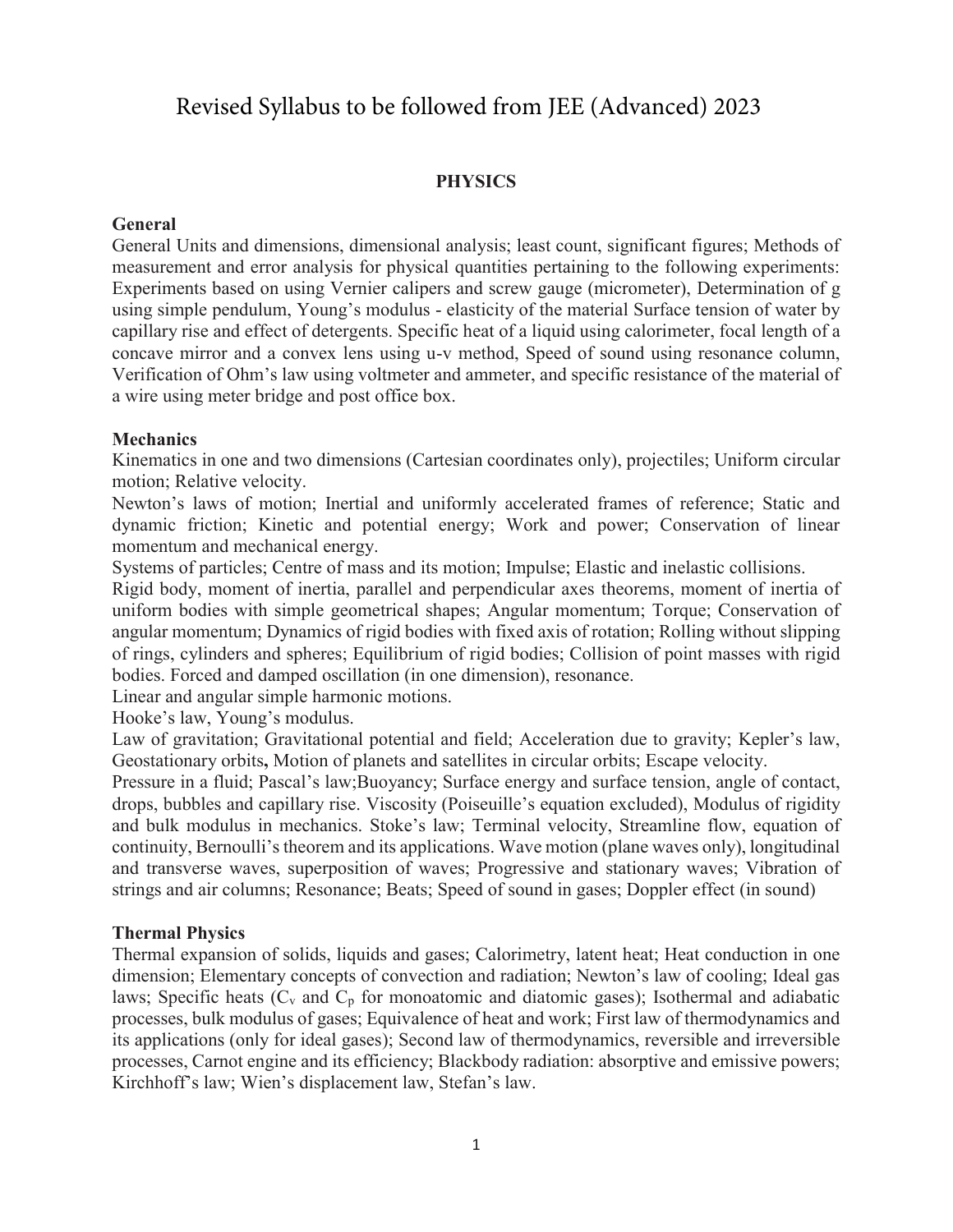## **Electricity and Magnestism**

Coulomb's law; Electric field and potential; Electrical potential energy of a system of point charges and of electrical dipoles in a uniform electrostatic field; Electric field lines; Flux of electric field; Gauss's law and its application in simple cases, such as, to find field due to infinitely long straight wire, uniformly charged infinite plane sheet and uniformly charged thin spherical shell. Capacitance; Parallel plate capacitor with and without dielectrics; Capacitors in series and parallel; Energy stored in a capacitor.

Electric current; Ohm's law; Series and parallel arrangements of resistances and cells; Kirchhoff's laws and simple applications; Heating effect of current.

Biot–Savart's law and Ampere's law; Magnetic field near a current-carrying straight wire, along the axis of a circular coil and inside a long straight solenoid; Force on a moving charge and on a current-carrying wire in a uniform magnetic field.

Magnetic moment of a current loop; Effect of a uniform magnetic field on a current loop; Moving coil galvanometer, voltmeter, ammeter and their conversions.

Electromagnetic induction: Faraday's law, Lenz's law; Self and mutual inductance; RC, LR, LC and LCR(in series) circuits with d.c. and a.c. sources.

#### **Electromagtic Waves**

Electromagnetic waves and their characteristics. Electromagnetic spectrum (radio waves, microwaves, infrared, visible, ultraviolet, x-rays, gamma rays) including elementary facts about their uses.

#### **Optics**

Rectilinear propagation of light; Reflection and refraction at plane and spherical surfaces; Total internal reflection; Deviation and dispersion of light by a prism; Thin lenses; Combinations of mirrors and thin lenses; Magnification.

Wave nature of light: Huygen's principle, interference limited to Young's double slit experiment. Diffraction due to a single slit. Polarization of light, plane polarized light; Brewster's law, Polaroids.

#### **Modern Physics**

Atomic nucleus;  $\alpha$ , β and γ radiations; Law of radioactive decay; Decay constant; Half-life and mean life; Binding energy and its calculation; Fission and fusion processes; Energy calculation in these processes.

Photoelectric effect; Bohr's theory of hydrogen-like atoms; Characteristic and continuous X-rays, Moseley's law; de Broglie wavelength of matter waves.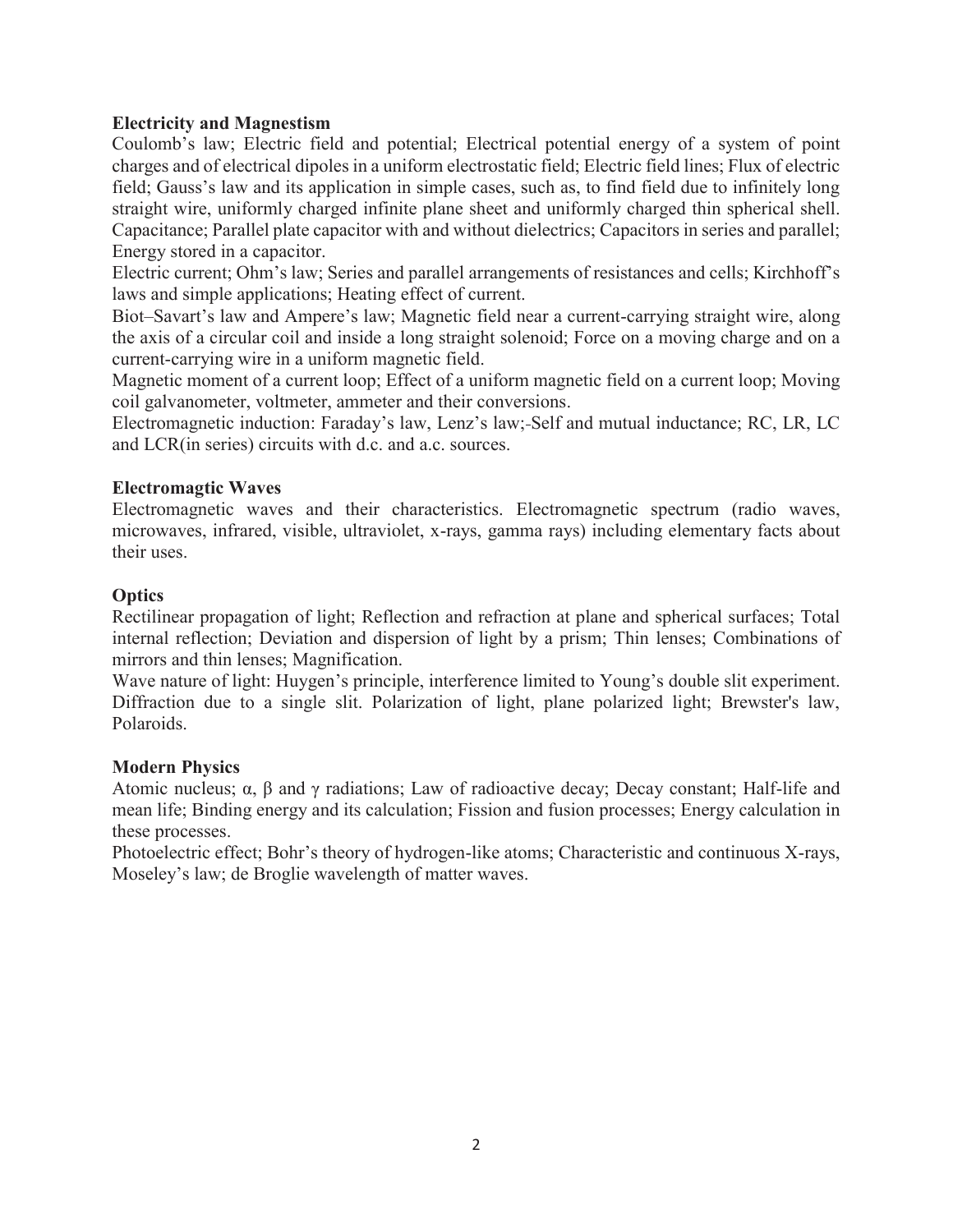# Revised Syllabus to be followed from JEE (Advanced) 2023

# **CHEMISTRY**

#### **General Topics**

Concept of atoms and molecules; Dalton's atomic theory; Mole concept; Chemical formulae; Balanced chemical equations; Calculations (based on mole concept and stoichiometry) involving common oxidation-reduction, neutralisation, and displacement reactions; Concentration in terms of mole fraction, molarity, molality and normality.

#### **States of Matter: Gases and Liquids**

Gas laws and ideal gas equation, absolute scale of temperature; Deviation from ideality, van der Waals equation; Kinetic theory of gases, average, root mean square and most probable velocities and their relation with temperature; Law of partial pressures; Diffusion of gases. Intermolecular interactions: types, distance dependence, and their effect on properties; Liquids: vapour pressure, surface tension, viscosity.

#### **Atomic Structure**

Bohr model, spectrum of hydrogen atom; Wave-particle duality, de Broglie hypothesis; Uncertainty principle; Qualitative quantum mechanical picture of hydrogen atom: Energies, quantum numbers, wave function and probability density (plots only), shapes of *s*, *p* and *d* orbitals; Aufbau principle; Pauli's exclusion principle and Hund's rule.

## **Chemical Bonding and Molecular Structure**

Orbital overlap and covalent bond; Hybridisation involving *s*, *p* and *d* orbitals only; Molecular orbital energy diagrams for homonuclear diatomic species (up to Ne2); Hydrogen bond; Polarity in molecules, dipole moment; VSEPR model and shapes of molecules (linear, angular, triangular, square planar, pyramidal, square pyramidal, trigonal bipyramidal, tetrahedral and octahedral).

#### **Chemical Thermodynamics**

Intensive and extensive properties, state functions, First law of thermodynamics; Internal energy, work (pressure-volume only) and heat; Enthalpy, heat capacity, standard state, Hess's law; Enthalpy of reaction, fusion and vapourization, and lattice enthalpy; Second law of thermodynamics; Entropy; Gibbs energy; Criteria of equilibrium and spontaneity.

#### **Chemical and Ionic Equilibrium**

Law of mass action; Significance of  $\Delta G$  and  $\Delta G^{\ominus}$  in chemical equilibrium; Equilibrium constant  $(K_p \text{ and } K_c)$  and reaction quotient, Le Chatelier's principle (effect of concentration, temperature and pressure); Solubility product and its applications, common ion effect, pH and buffer solutions; Acids and bases (Bronsted and Lewis concepts); Hydrolysis of salts.

#### **Electrochemistry**

Electrochemical cells and cell reactions; Standard electrode potentials; Electrochemical work, Nernst equation; Electrochemical series, emf of galvanic cells; Faraday's laws of electrolysis; Electrolytic conductance, specific, equivalent and molar conductivity, Kohlrausch's law; Batteries: Primary and Secondary, fuel cells; Corrosion.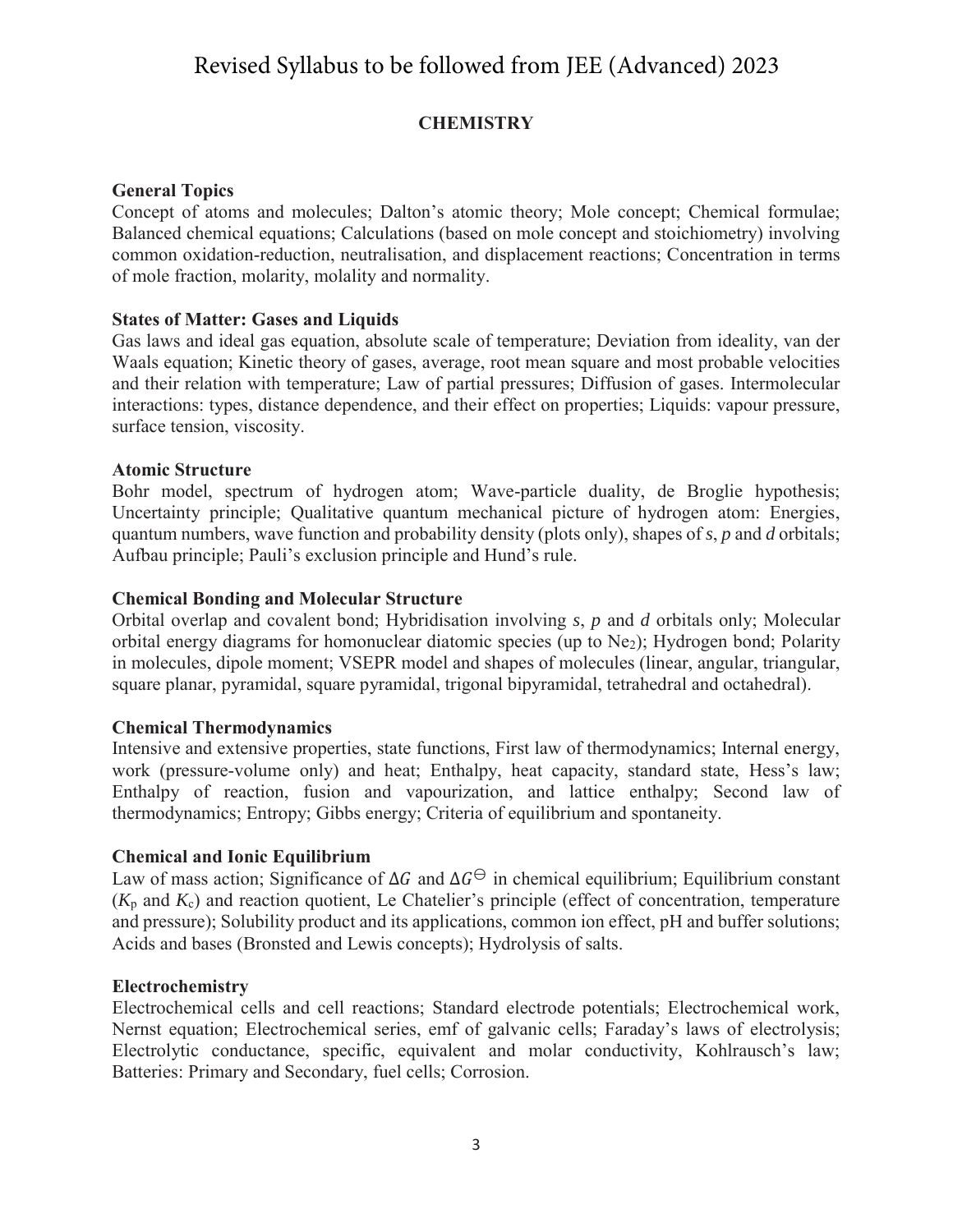#### **Chemical Kinetics**

Rates of chemical reactions; Order and molecularity of reactions; Rate law, rate constant, half-life; Differential and integrated rate expressions for zero and first order reactions; Temperature dependence of rate constant (Arrhenius equation and activation energy); Catalysis: Homogeneous and heterogeneous, activity and selectivity of solid catalysts, enzyme catalysis and its mechanism.

#### **Solid State**

Classification of solids, crystalline state, seven crystal systems (cell parameters *a*, *b*, *c*, α, β, γ), close packed structure of solids (cubic and hexagonal), packing in fcc, bcc and hcp lattices; Nearest neighbours, ionic radii and radius ratio, point defects.

#### **Solutions**

Henry's law; Raoult's law; Ideal solutions; Colligative properties: lowering of vapour pressure, elevation of boiling point, depression of freezing point, and osmotic pressure; van't Hoff factor.

#### **Surface Chemistry**

Elementary concepts of adsorption: Physisorption and Chemisorption, Freundlich adsorption isotherm; Colloids: types, methods of preparation and general properties; Elementary ideas of emulsions, surfactants and micelles (only definitions and examples).

#### **Classification of Elements and Periodicity in Properties**

Modern periodic law and the present form of periodic table; electronic configuration of elements; periodic trends in atomic radius, ionic radius, ionization enthalpy, electron gain enthalpy, valence, oxidation states, electronegativity, and chemical reactivity.

#### **Hydrogen**

Position of hydrogen in periodic table, occurrence, isotopes, preparation, properties and uses of hydrogen; hydrides – ionic, covalent and interstitial; physical and chemical properties of water, heavy water; hydrogen peroxide-preparation, reactions, use and structure; hydrogen as a fuel.

#### *s***-Block Elements**

Alkali and alkaline earth metals-reactivity towards air, water, dihydrogen, halogens, acids; their reducing nature including solutions in liquid ammonia; uses of these elements; general characteristics of their oxides, hydroxides, halides, salts of oxoacids; anomalous behaviour of lithium and beryllium; preparation, properties, and uses of compounds of sodium (sodium carbonate, sodium chloride, sodium hydroxide, sodium hydrogen carbonate) and calcium (calcium oxide, calcium hydroxide, calcium carbonate, calcium sulphate).

#### *p***-Block Elements**

Oxidation state and trends in chemical reactivity of elements of groups 13-17; anomalous properties of boron, carbon, nitrogen, oxygen, and fluorine with respect to other elements in their respective groups.

*Group 13:* Reactivity towards acids, alkalis, and halogens; preparation, properties, and uses of borax, orthoboric acid, diborane, boron trifluoride, aluminium chloride, and alums; uses of boron and aluminium.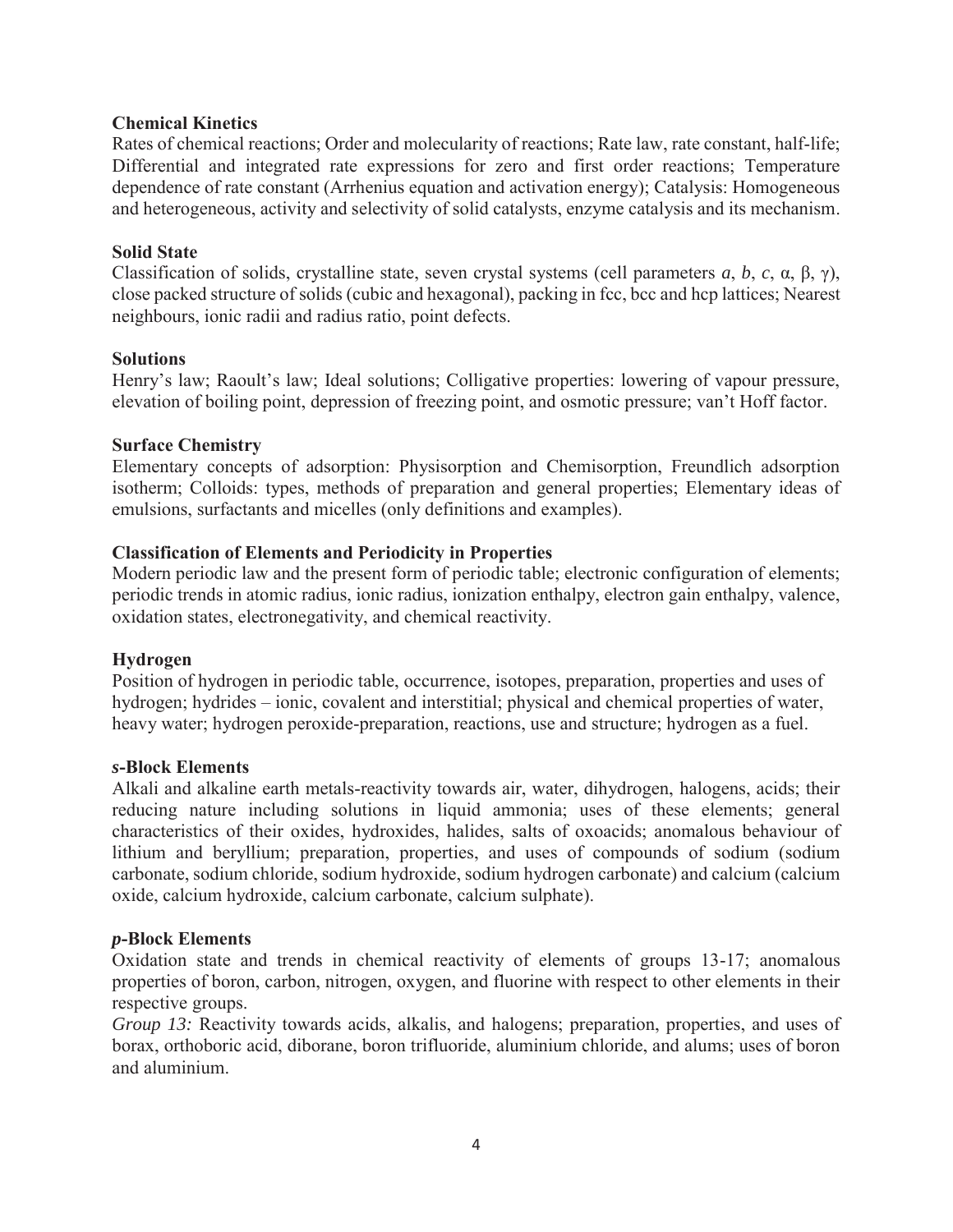*Group 14:* Reactivity towards water and halogen; allotropes of carbon and uses of carbon; preparation, properties, and uses of carbon monoxide, carbon dioxide, silicon dioxide, silicones, silicates, zeolites.

*Group 15:* Reactivity towards hydrogen, oxygen, and halogen; allotropes of phosphorous; preparation, properties, and uses of dinitrogen, ammonia, nitric acid, phosphine, phosphorus trichloride, phosphorus pentachloride; oxides of nitrogen and oxoacids of phosphorus.

*Group 16:* Reactivity towards hydrogen, oxygen, and halogen; simple oxides; allotropes of sulfur; preparation/manufacture, properties, and uses of dioxygen, ozone, sulfur dioxide, sulfuric acid; oxoacids of sulfur.

*Group 17:* Reactivity towards hydrogen, oxygen, and metals; preparation/manufacture, properties, and uses of chlorine, hydrogen chloride and interhalogen compounds; oxoacids of halogens, bleaching powder.

*Group 18:* Chemical properties and uses; compounds of xenon with fluorine and oxygen.

## *d***-Block Elements**

Oxidation states and their stability; standard electrode potentials; interstitial compounds; alloys; catalytic properties; applications; preparation, structure, and reactions of oxoanions of chromium and manganese.

# *f***-Block Elements**

Lanthanoid and actinoid contractions; oxidation states; general characteristics.

## **Coordination Compounds**

Werner's theory; Nomenclature, *cis*-*trans* and ionization isomerism, hybridization and geometries (linear, tetrahedral, square planar and octahedral) of mononuclear coordination compounds; Bonding [VBT and CFT (octahedral and tetrahedral fields)]; Magnetic properties (spin-only) and colour of 3*d*-series coordination compounds; Ligands and spectrochemical series; Stability; Importance and applications; Metal carbonyls.

#### **Isolation of Metals**

Metal ores and their concentration; extraction of crude metal from concentrated ores: thermodynamic (iron, copper, zinc) and electrochemical (aluminium) principles of metallurgy; cyanide process (silver and gold); refining.

#### **Principles of Qualitative Analysis**

Groups I to V (only  $Ag^+$ ,  $Hg^{2+}$ ,  $Cu^{2+}$ ,  $Pb^{2+}$ ,  $Fe^{3+}$ ,  $Cr^{3+}$ ,  $Al^{3+}$ ,  $Ca^{2+}$ ,  $Ba^{2+}$ ,  $Zn^{2+}$ ,  $Mn^{2+}$  and  $Mg^{2+}$ ); Nitrate, halides (excluding fluoride), carbonate and bicarbonate, sulphate and sulphide.

#### **Environmental Chemistry**

Atmospheric pollution; water pollution; soil pollution; industrial waste; strategies to control environmental pollution; green chemistry.

#### **Basic Principles of Organic Chemistry**

Hybridisation of carbon;  $\sigma$  and π-bonds; Shapes of simple organic molecules; aromaticity; Structural and geometrical isomerism; Stereoisomers and stereochemical relationship (enantiomers, diastereomers, meso) of compounds containing only up to two asymmetric centres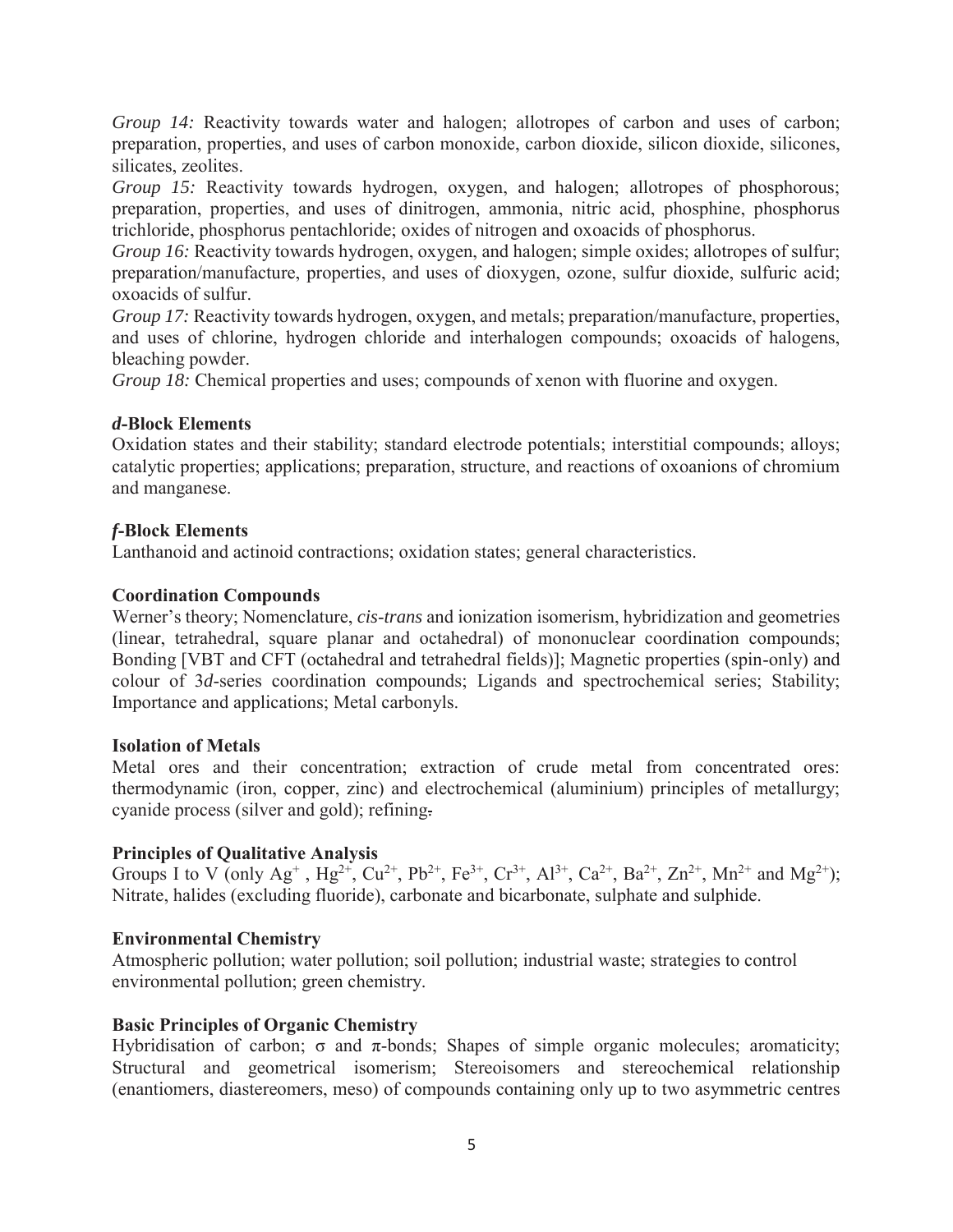(*R,S* and *E,Z* configurations excluded); Determination of empirical and molecular formulae of simple compounds by combustion method only; IUPAC nomenclature of organic molecules (hydrocarbons, including simple cyclic hydrocarbons and their mono-functional and bi-functional derivatives only); Hydrogen bonding effects; Inductive, Resonance and Hyperconjugative effects; Acidity and basicity of organic compounds; Reactive intermediates produced during homolytic and heterolytic bond cleavage; Formation, structure and stability of carbocations, carbanions and free radicals.

## **Alkanes**

Homologous series; Physical properties (melting points, boiling points and density) and effect of branching on them; Conformations of ethane and butane (Newman projections only); Preparation from alkyl halides and aliphatic carboxylic acids; Reactions: combustion, halogenation (including allylic and benzylic halogenation) and oxidation.

## **Alkenes and Alkynes**

Physical properties (boiling points, density and dipole moments); Preparation by elimination reactions; Acid catalysed hydration (excluding the stereochemistry of addition and elimination); Metal acetylides; Reactions of alkenes with KMnO<sub>4</sub> and ozone; Reduction of alkenes and alkynes; Electrophilic addition reactions of alkenes with  $X_2$ , HX, HOX, (X=halogen); Effect of peroxide on addition reactions; cyclic polymerization reaction of alkynes.

#### **Benzene**

Structure; Electrophilic substitution reactions: halogenation, nitration, sulphonation, Friedel-Crafts alkylation and acylation; Effect of directing groups (monosubstituted benzene) in these reactions.

#### **Phenols**

Physical properties; Preparation, Electrophilic substitution reactions of phenol (halogenation, nitration, sulphonation); Reimer-Tiemann reaction, Kolbe reaction; Esterification; Etherification; Aspirin synthesis; Oxidation and reduction reactions of phenol.

# **Alkyl Halides**

Rearrangement reactions of alkyl carbocation; Grignard reactions; Nucleophilic substitution reactions and their stereochemical aspects.

#### **Alcohols**

Physical properties; Reactions: esterification, dehydration (formation of alkenes and ethers); Reactions with: sodium, phosphorus halides, ZnCl2/concentrated HCl, thionyl chloride; Conversion of alcohols into aldehydes, ketones and carboxylic acids.

#### **Ethers**

Preparation by Williamson's synthesis; C-O bond cleavage reactions.

#### **Aldehydes and Ketones**

Preparation of: aldehydes and ketones from acid chlorides and nitriles; aldehydes from esters; benzaldehyde from toluene and benzene; Reactions: oxidation, reduction, oxime and hydrazone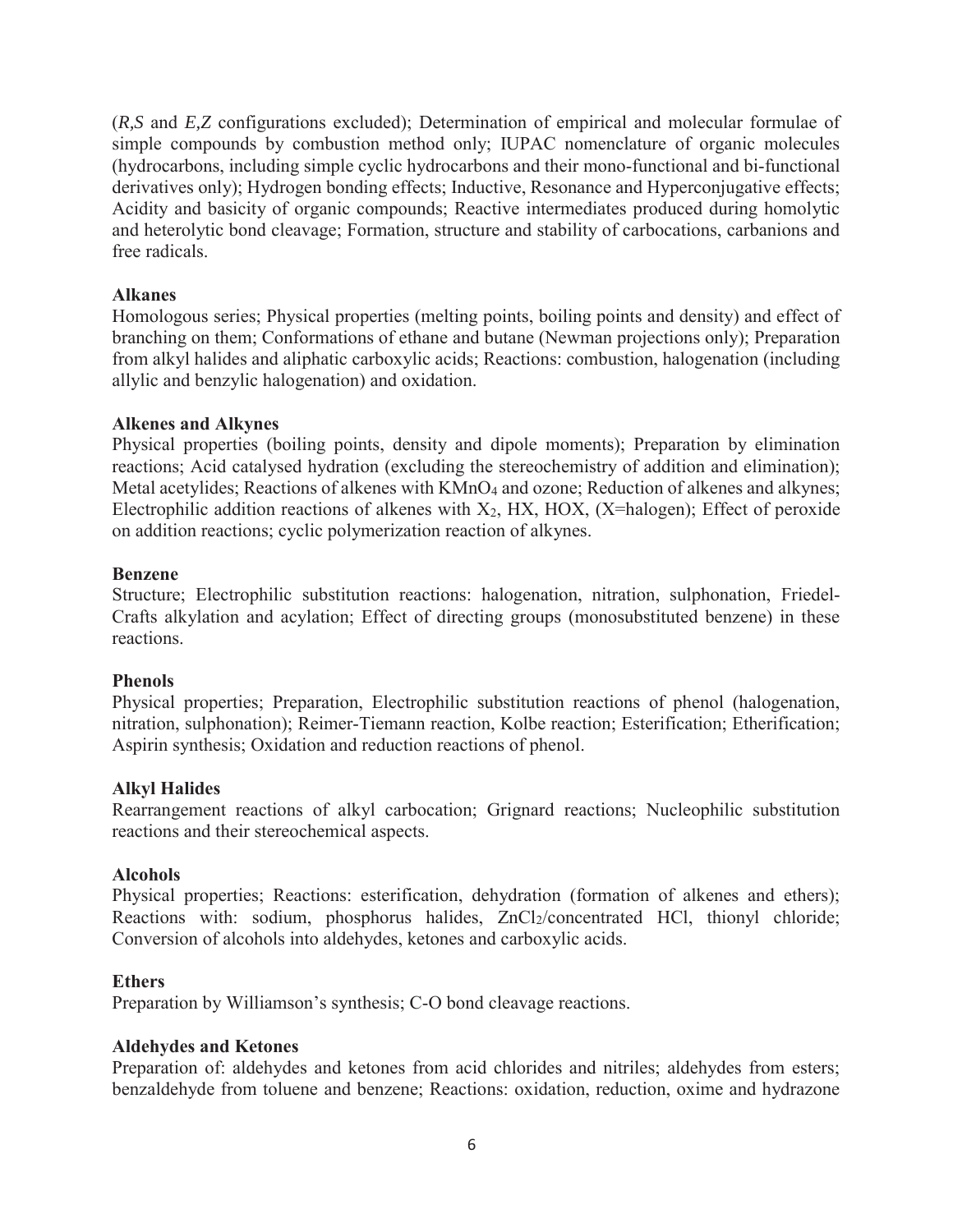formation; Aldol condensation, Cannizzaro reaction; Haloform reaction; Nucleophilic addition reaction with RMgX, NaHSO<sub>3</sub>, HCN, alcohol, amine.

#### **Carboxylic Acids**

Physical properties; Preparation: from nitriles, Grignard reagents, hydrolysis of esters and amides; Preparation of benzoic acid from alkylbenzenes; Reactions: reduction, halogenation, formation of esters, acid chlorides and amides.

#### **Amines**

Preparation from nitro compounds, nitriles and amides; Reactions: Hoffmann bromamide degradation, Gabriel phthalimide synthesis; Reaction with nitrous acid, Azo coupling reaction of diazonium salts of aromatic amines; Sandmeyer and related reactions of diazonium salts; Carbylamine reaction, Hinsberg test, Alkylation and acylation reactions.

## **Haloarenes**

Reactions: Fittig, Wurtz-Fittig; Nucleophilic aromatic substitution in haloarenes and substituted haloarenes (excluding benzyne mechanism and cine substitution).

## **Biomolecules**

*Carbohydrates*: Classification; Mono- and di-saccharides (glucose and sucrose); Oxidation; Reduction; Glycoside formation and hydrolysis of disaccharides (sucrose, maltose, lactose); Anomers.

*Proteins:* Amino acids; Peptide linkage; Structure of peptides (primary and secondary); Types of proteins (fibrous and globular).

*Nucleic acids:* Chemical composition and structure of DNA and RNA.

# **Polymers**

Types of polymerization (addition, condensation); Homo and copolymers; Natural rubber; Cellulose; Nylon; Teflon; Bakelite; PVC; Bio-degradable polymers; Applications of polymers.

#### **Chemistry in Everyday Life**

Drug-target interaction; Therapeutic action, and examples (excluding structures), of antacids, antihistamines, tranquilizers, analgesics, antimicrobials, and antifertility drugs; Artificial sweeteners (names only); Soaps, detergents, and cleansing action.

#### **Practical Organic Chemistry**

Detection of elements (N, S, halogens); Detection and identification of the following functional groups: hydroxyl (alcoholic and phenolic), carbonyl (aldehyde and ketone), carboxyl, amino and nitro.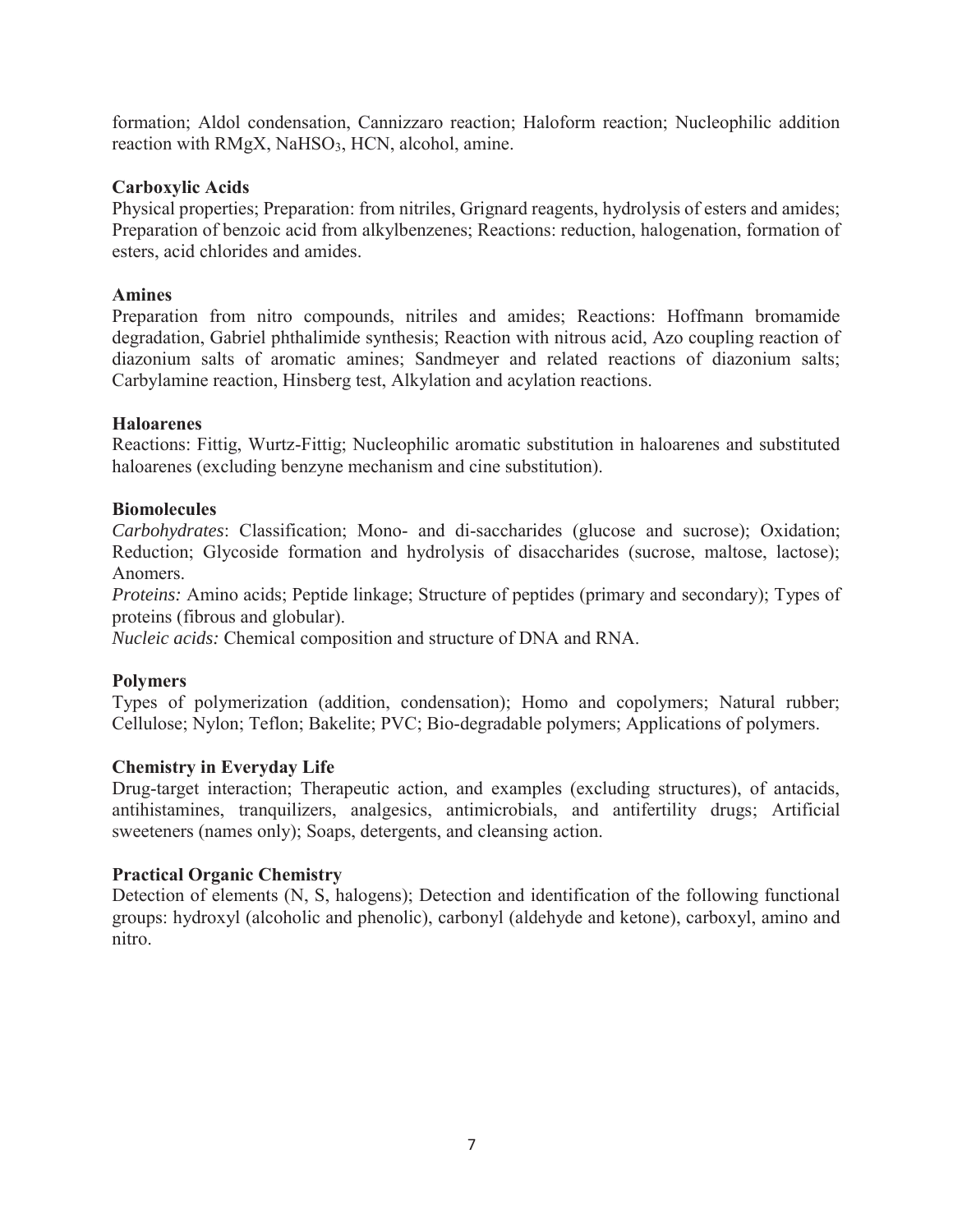# Revised Syllabus to be followed from JEE (Advanced) 2023

# **MATHEMATICS**

#### **Sets, Relations and Functions**

Sets and their representations, different kinds of sets (empty, finite and infinite), algebra of sets, intersection, complement, difference and symmetric difference of sets and their algebraic properties, De-Morgan's laws on union, intersection, difference (for finite number of sets) and practical problems based on them.

Cartesian product of finite sets, ordered pair, relations, domain and codomain of relations, equivalence relation

Function as a special case of relation, functions as mappings, domain, codomain, range of functions, invertible functions, even and odd functions, into, onto and one-to-one functions, special functions (polynomial, trigonometric, exponential, logarithmic, power, absolute value, greatest integer etc.), sum, difference, product and composition of functions.

## **Algebra**

Algebra of complex numbers, addition, multiplication, conjugation, polar representation, properties of modulus and principal argument, triangle inequality, cube roots of unity, geometric interpretations.

Statement of fundamental theorem of algebra, Quadratic equations with real coefficients, relations between roots and coefficients, formation of quadratic equations with given roots, symmetric functions of roots.

Arithmetic and geometric progressions, arithmetic and geometric means, sums of finite arithmetic and geometric progressions, infinite geometric series, sum of the first n natural numbers, sums of squares and cubes of the first *n* natural numbers.

Logarithms and their properties, permutations and combinations, binomial theorem for a positive integral index, properties of binomial coefficients.

# **Matrices**

Matrices as a rectangular array of real numbers, equality of matrices, addition, multiplication by a scalar and product of matrices, transpose of a matrix, elementary row and column transformations, determinant of a square matrix of order up to three, adjoint of a matrix, inverse of a square matrix of order up to three, properties of these matrix operations, diagonal, symmetric and skew-symmetric matrices and their properties, solutions of simultaneous linear equations in two or three variables.

#### **Probability and Statistics**

Random experiment, sample space, different types of events (impossible, simple, compound), addition and multiplication rules of probability, conditional probability, independence of events, total probability, Bayes Theorem, computation of probability of events using permutations and combinations.

Measure of central tendency and dispersion, mean, median, mode, mean deviation, standard deviation and variance of grouped and ungrouped data, analysis of the frequency distribution with same mean but different variance, random variable, mean and variance of the random variable.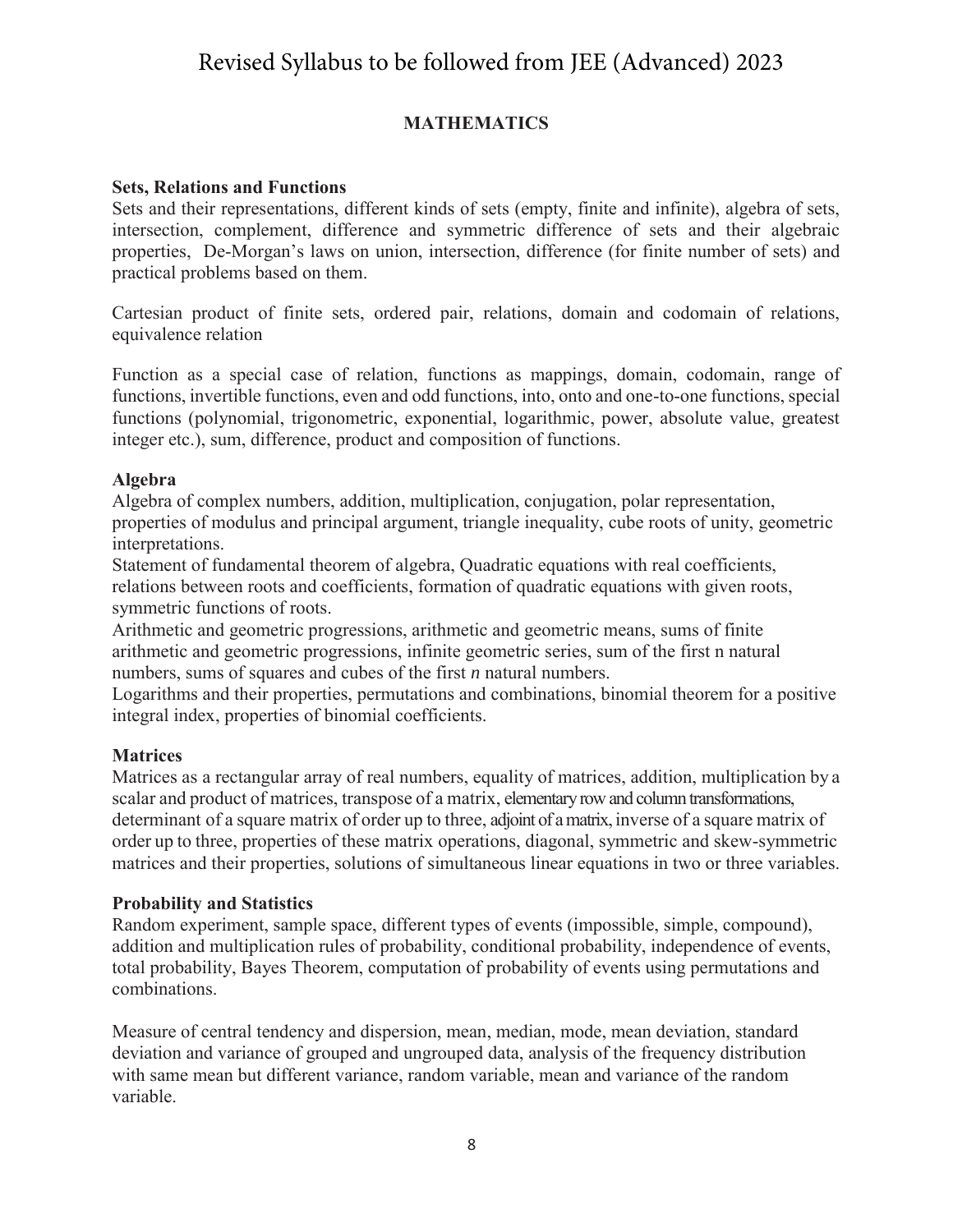# **Trigonometry**

Trigonometric functions, their periodicity and graphs, addition and subtraction formulae, formulae involving multiple and sub-multiple angles, general solution of trigonometric equations.

Inverse trigonometric functions (principal value only) and their elementary properties.

# **Analytical Geometry**

 Two dimensions: Cartesian coordinates, distance between two points, section formulae, shift of origin.

Equation of a straight line in various forms, angle between two lines, distance of a point from a line; Lines through the point of intersection of two given lines, equation of the bisector of the angle between two lines, concurrency of lines; Centroid, orthocentre, incentre and circumcentre of a triangle.

Equation of a circle in various forms, equations of tangent, normal and chord. Parametric equations of a circle, intersection of a circle with a straight line or a circle, equation of a circle through the points of intersection of two circles and those of a circle and a straight line. Equations of a parabola, ellipse and hyperbola in standard form, their foci, directrices and eccentricity, parametric equations, equations of tangent and normal. Locus problems.

 Three dimensions: Distance between two points, direction cosines and direction ratios, equation of a straight line in space, skew lines, shortest distance between two lines, equation of a plane, distance of a point from a plane, angle between two lines, angle between two planes, angle between a line and the plane, coplanar lines.

# **Differential Calculus**

Limit of a function at a real number, continuity of a function, limit and continuity of the sum, difference, product and quotient of two functions, L'Hospital rule of evaluation of limits of functions.

Continuity of composite functions, intermediate value property of continuous functions. Derivative of a function, derivative of the sum, difference, product and quotient of two functions, chain rule, derivatives of polynomial, rational, trigonometric, inverse trigonometric, exponential and logarithmic functions.

Tangents and normals, increasing and decreasing functions, derivatives of order two, maximum and minimum values of a function, Rolle's theorem and Lagrange's mean value theorem, geometric interpretation of the two theorems, derivatives up to order two of implicit functions, geometric interpretation of derivatives.

# **Integral Calculus**

Integration as the inverse process of differentiation, indefinite integrals of standard functions, definite integrals as the limit of sums, definite integral and their properties, fundamental theorem of integral calculus.

Integration by parts, integration by the methods of substitution and partial fractions, application of definite integrals to the determination of areas bounded by simple curves. Formation of ordinary differential equations, solution of homogeneous differential equations of first order and first degree, separation of variables method, linear first order differential equations.